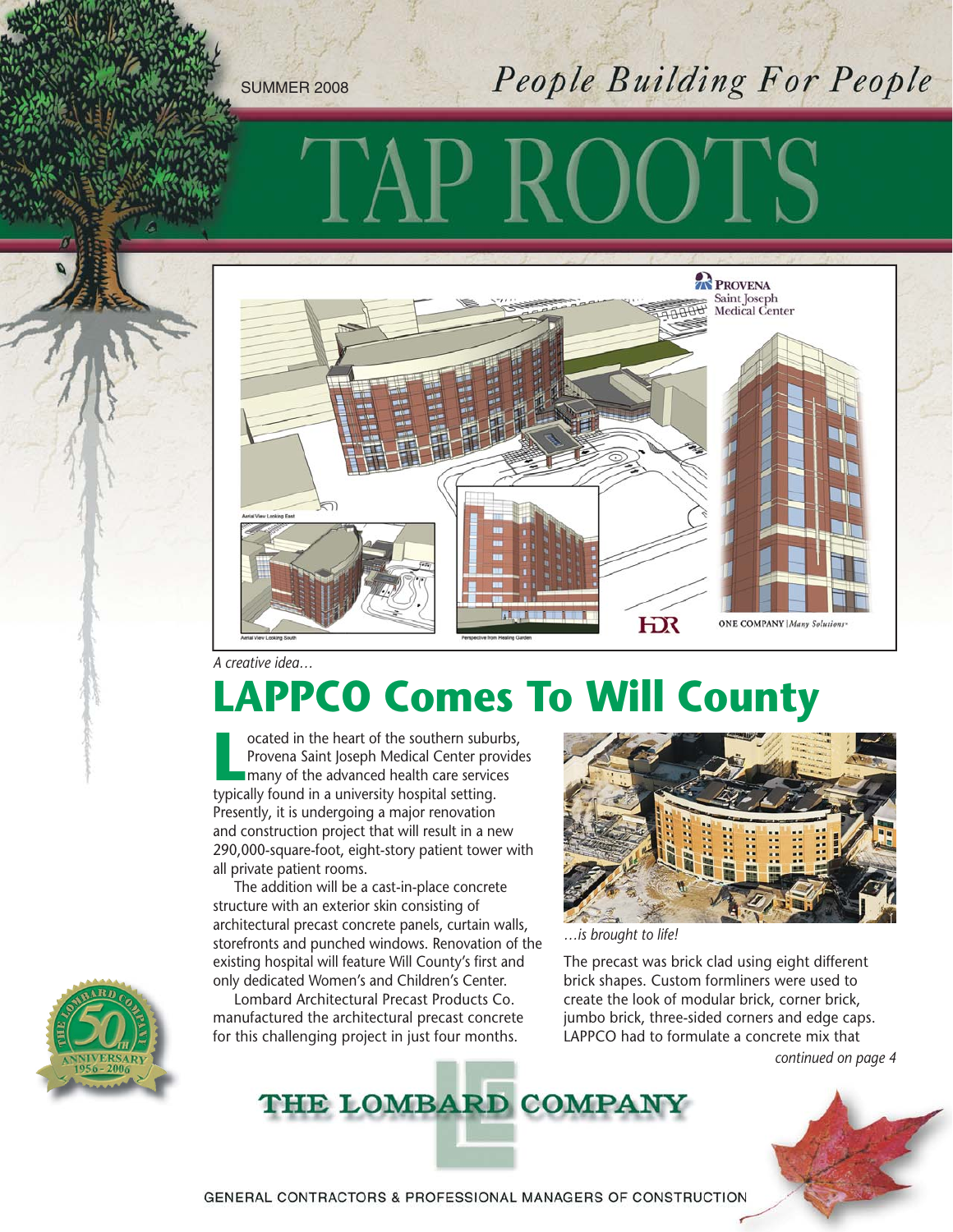# **Try These Time-Saving Tips**

Need to run a tighter ship so you can have a little more leisure time? These days that's a pretty common problem and goal. People work more hours and are spread pretty thin. But don't despair. Here are a few time management tips from Worklifebalance.com's (*www.worklifebalance.com*) CEO Jim Bird:

- **Use a daily planner.** Electronic or paper, it doesn't matter. Choose one that gives you at least one page per day, and then make sure you always keep it with you. Jot down your commitments as you go.
- **Get rid of your to-do list.** Why? To-do lists often end up being frustrating and futile, something you never quite get to. Instead, take your to-do list before you toss it out and transfer the items to a particular time and day in your daily planner. You'll be amazed at how

much your stress level goes down and how much you accomplish when you do this.

• **Set aside a block of time to return phone calls and answer e-mails.** Choosing early morning to do this is often best since the other person will have the rest of

*"To-do lists often end up being frustrating* 

the day to respond. Of course, urgent messages and phone calls should be returned in a timely manner.

• **When talking on the phone or in face-to-face conversations, give the other person your full attention.** Don't page through your e-mail in-box or fill out your daily planner when you're talking to someone. Make sure that your communication is clear and focused, which will reduce the need for clarification and other time-wasters in the future. Don't multitask when you deal with people. It never pays off.

# full of bull, keep your mouth shut. **The Best Leaders Listen**

*and futile…"*

What's the key to good communication? Good listening. And how does someone know if you're a good listener? You have to let them know that they've got your undivided attention, according to Cecil Greg in "Exceeding Expectations" on the Robert Half website (originally appearing in *Contract Management*). Here are some pointers on letting someone know you're with what they're saying:

- Restate key points of the conversation.
- Ask for clarification when necessary.
- Ask questions to enhance your understanding of what the other person needs.
- Make eye contact.
- Reassure the listener that you are getting what he or she is saying.

This method is called reflexive listening, and it should help you express yourself clearly and directly.

# **Pick Your Route**

Compare online driving directions from Google, MapQuest and Yahoo! all at the same time on one screen. Log on to *directions.seeaarch.com* and you can see if routes differ dramatically or if one seems more straightforward.

—from *BottomLine/Personal*

#### **Where There's A Will…**

Will Rogers, who died in a plane crash in 1935, was probably the greatest political sage this country has ever known. Here is some of his wisdom:

- Never slap a man who's chewing tobacco.
- Never kick a cow chip on a hot day.
- There are two theories to arguing with a woman…neither works.
- Never miss a good chance to shut up.
- Always drink upstream from the herd.
- If you find yourself in a hole, stop digging.
- The quickest way to double your money is to fold it and put it back in your pocket.
- There are three kinds of men: The ones who learn by reading. The few who learn by observation. The rest of them have to pee on the electric fence and find out for themselves.
- Good judgment comes from experience, and a lot of that comes from bad judgment.
- If you're ridin' ahead of the herd, take a look back every now and then to make sure it's still there.
- Lettin' the cat outta the bag is a whole lot easier'n puttin' it back.
- After eating an entire bull, a mountain lion felt so good he started roaring. He kept it up until a hunter came along and shot him. The moral: When you're

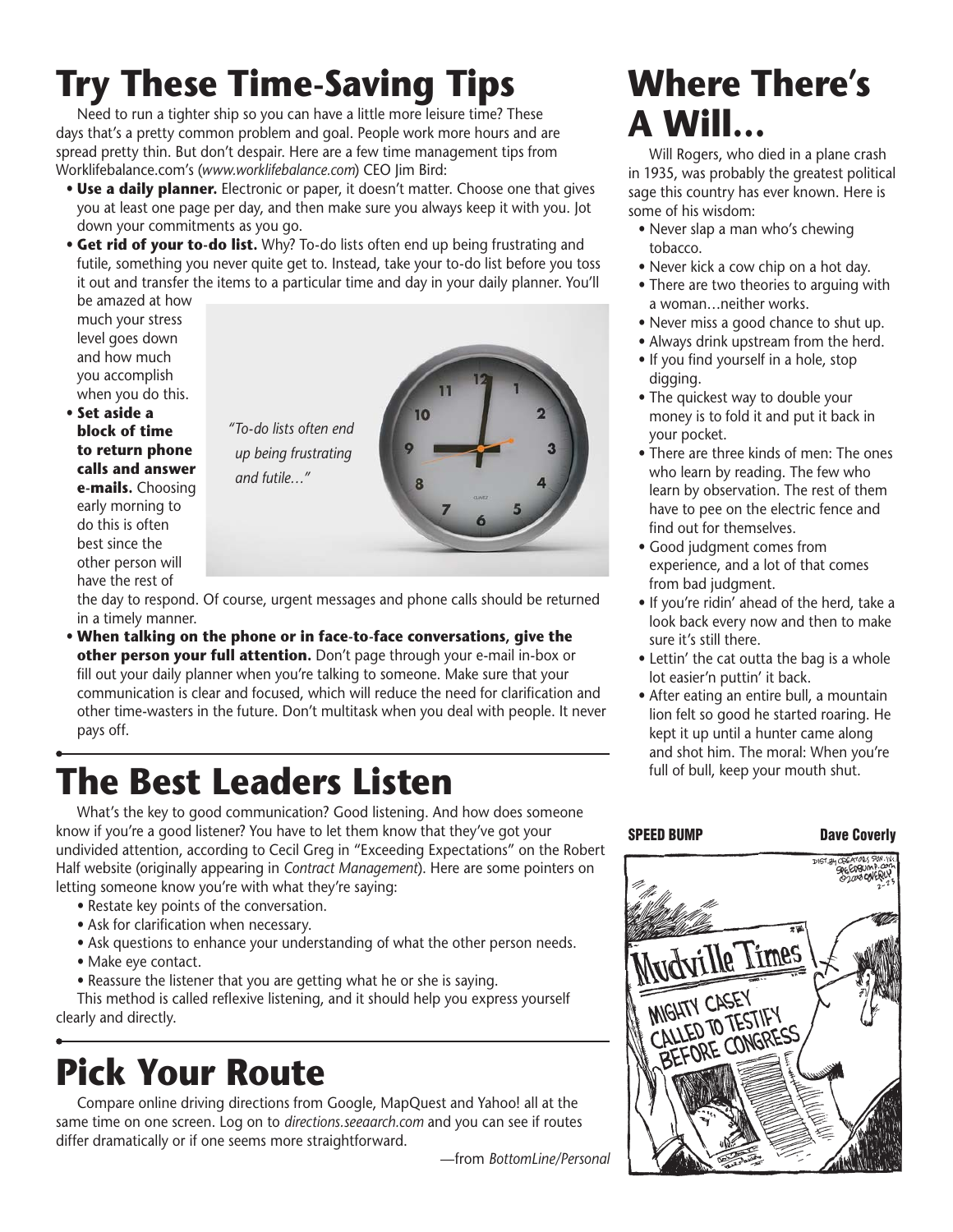#### **Trivial Pursuit**

- 1) In the karate grading system, what color belt is earned just before black?
- a) white
- b) yellow
- c) blue
- d) brown
- 2) What plant is the most common cause of hay fever?
- a) ragweed
- b) goldenrod
- c) thistle
- d) milkweed
- 3) Which of these U.S. presidents was born in Texas?
- a) Dwight D. Eisenhower
- b) George W. Bush
- c) Ronald Reagan
- d) George H.W. Bush
- 4) Which of the following dog breeds is *not* considered part of the terrier family?
- a) Miniature Schnauzer
- b) Beagle
- c) Airedale
- d) American Pit Bull
- 5) To save metal for the war effort, Academy Award Oscar statuettes during WWII were made of what material?
- a) plaster
- b) wood
- c) marble
- d) plastic

—from *mental\_floss* : 1) d 2) a 3) a 4) b 5) a **Answers**

#### **The Power Of Apology**

According to a poll by Zogby International, a market research firm, Americans earning more than \$100,000 a year are nearly twice as likely to apologize after an argument or mistake on the job as those earning \$25,000 or less. Business coach Peter Shaw says he's not surprised by this finding. "This shows that successful people are willing to learn from their mistakes and are keen to mend relationships."

## **Watch Your Body Language**

Crossing of the arms seems to be a worldwide body language symbol of defensiveness, according to communication and negotiation experts Gerard Nierenberg and Henry Calero (*www.negotiation.com*) in *How to Read a Person Like a Book.*  Often, when people cross their arms during a conversation it can indicate that they



*conversation it can indicate* 

have withdrawn from communicating and are locked into their position, these body language experts say.

While you can't assume that someone's body language indicates exactly what he or she is thinking, you can use it as a signal to pay attention to your own communication.

When you are engaged in conversation with

someone and they cross their arms, do a mental checklist. Are you communicating in ways that are causing the person to shut down or feel defensive? Be honest with yourself, and do what you can to get the person to relax and open up again. Your goal should be to get the person communicating with you again. Think of the times when you have crossed your arms. When did you do it? Did it mean anything?

# **Danger: Don't Walk And Talk**

You know that chatting on your cell phone while you drive isn't the safest move you can make (even with a hands-free headset), and now an Ohio State University study says that taking a call while walking can be risky, too. After watching 127 pedestrians, the researchers noted that 48% of cell phone users crossed the street in front of approaching cars; just 25% of those not on the phone did so.

In another experiment, people walking while talking on a cell were less likely to notice random objects in their path (fake vomit, a boot) than those not on the phone.

Being on the phone is distracting, says study author Jack Pasar, PhD, a professor of city planning. "You're not as aware of your environment. You think you can concentrate on multiple things, but even young people can't."

—from *Reader's Digest*

## **Who's Your Momma?**

If you own a mixed breed dog (aka "mutt"), perhaps you've wondered which of the "Heinz 57 varieties" are part of his make-up. It isn't always easy to tell…until now, that is.

MMI Genomics, Inc. has come out with the Canine Heritage Breed Test, which uses DNA technology developed in mapping the human genome to identify breed characteristics. In other words, by simply providing a swab from Fido's cheek, you can learn if he's descended from any one or more of 38 breeds (eventually to be expanded to as many as 100) currently in the company's testing base.

The cost is \$65, and the results take four to six weeks. Log on to *www.mmigenomics.com* for more information or to order your test kit.